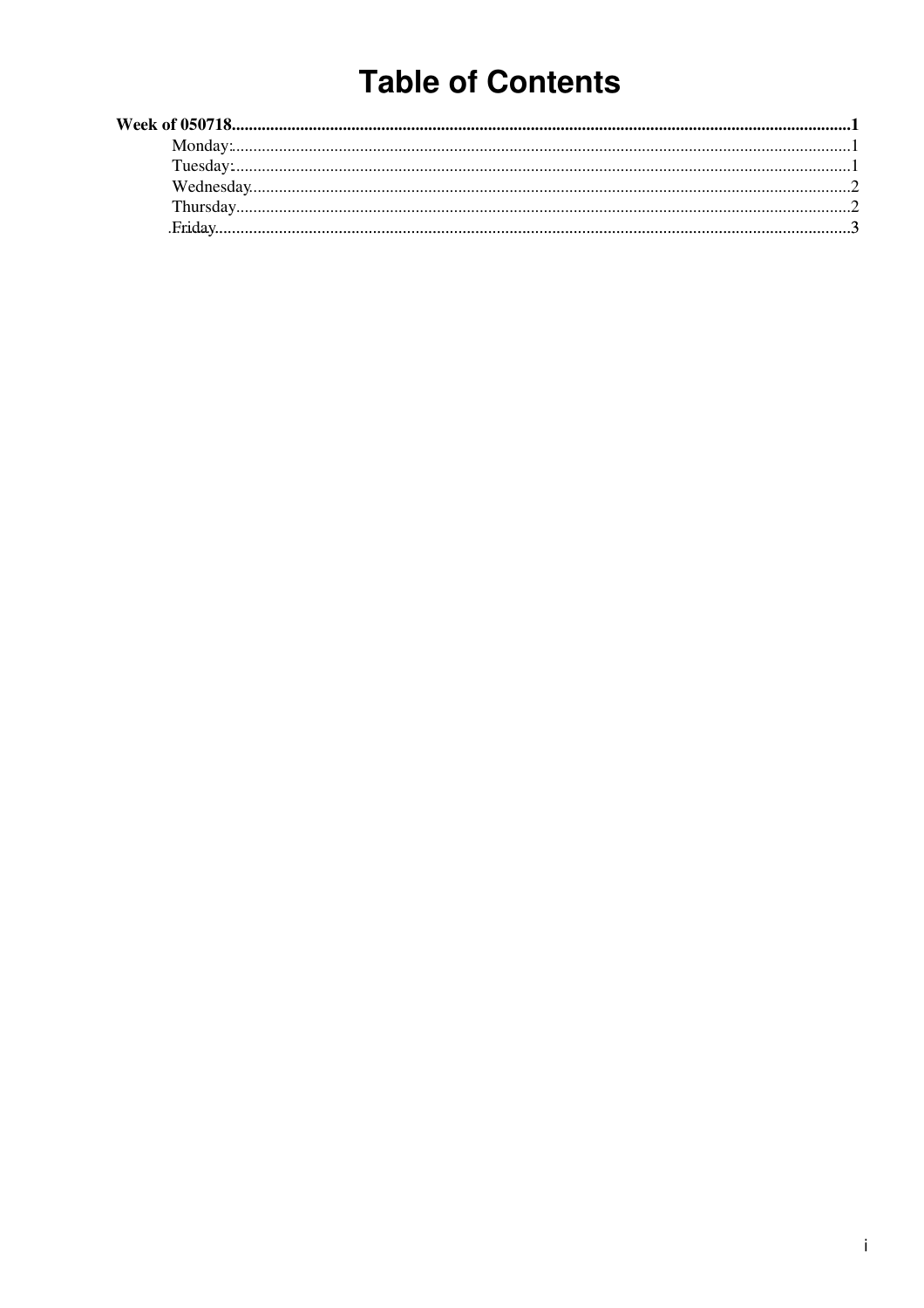## <span id="page-1-0"></span>**Week of 050718**

Open Actions from last week:

- LEMON sensors for
	- ♦ FTS Gavin WAITING ON FIO
- Gavin: install last FTS version and test
- Move all users over to castor<sub>2</sub> James
- Hourly tests (like SFT) Simone FIST VERSION DONE
- Jan/Sophie/Laurence : How to run "central" LEMON sensors LEAVE
- All: Go through the 2nd level support
- Ben: check oplapro79 to see if system killed SRM process NOTHING FOUND
- Olof: castor2 Try with one node moving DONE
- bdflush parameters. lxshare220d.
- James/Ben: check oplapro80 for access for ben. DONE

On shift: Jean-Philippe/Jamie

#### <span id="page-1-1"></span>**Monday:**

Log: Many interventions.

- FTS005 died NO\_CONTACT came back up
- /tmp 92% on sc3-fts Gavin FTS dumping core
- castorgridsc 1 [LSF](https://twiki.cern.ch/twiki/bin/view/LCG/LSF) plugin problem.
	- ♦ poor throughput in [LSF](https://twiki.cern.ch/twiki/bin/view/LCG/LSF) restarting [LSF](https://twiki.cern.ch/twiki/bin/view/LCG/LSF) helps.

New Actions:

- Gavin: Investigate core dumping on glite-url-copy
- Check again the operator levels.

Discussion:

- hourly tests like to try with new version of lcg utils
- Olof: Wait until this afternoon to move castor1 nodes into WAN pool

#### <span id="page-1-2"></span>**Tuesday:**

Log:

• RAS

Actions:

- Testing of L2 procedures JPB for FTS, JDS for LFC
- All users have now been moved to CASTOR2. Castor1 pools will be moved over today by Vlado
- LEMON sensors? no news
- New FTS version: being installed / tested
- Hourly tests still need to be deployed
- Daily publishing of FTS plots can now be done properly
- BD flushing: to be done
- Core dumping on glite URL copy: Gav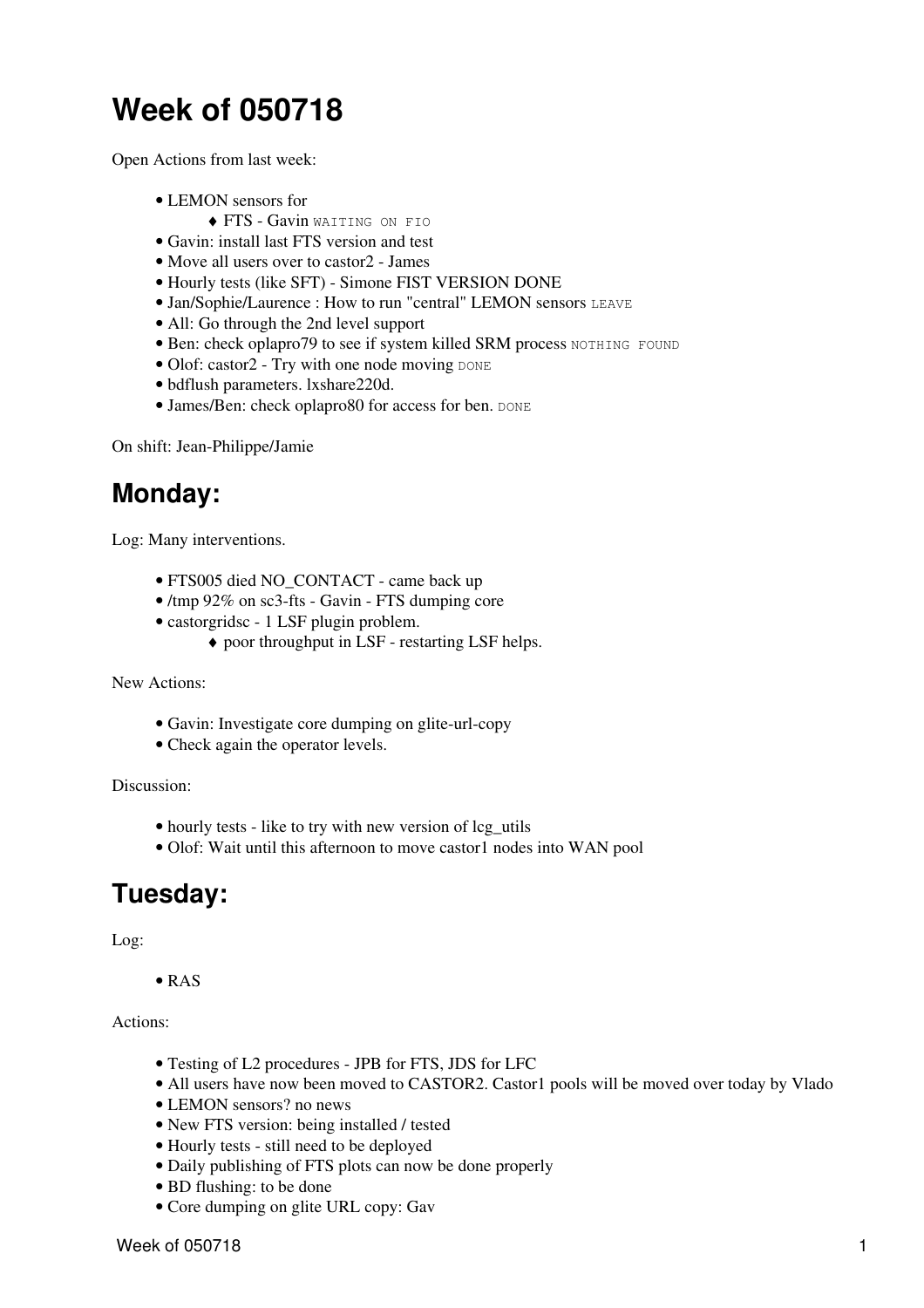• Operator levels: to be checked

New actions:

- Move of castor1 nodes into wan pool
- GDB monitoring talk? One of Gridview team

AOB:

- castor lsf monitoring pages now available will be added to monitoring pages
- GDB tomorrow is open please attend!

### <span id="page-2-0"></span>**Wednesday**

Log:

- Rate down not clear why. Accidental temporary removal of [PhEDEx](https://twiki.cern.ch/twiki/bin/view/LCG/PhEDEx) pools (affected DESY). Misconfiguration. Understood.
- Problems with Spanish cert problem. Refreshed CRLs back now.
- CRL proxy now setup (Thorsten). Recipe given to Vlado. CRLs on all nodes 'soon'.
- CASTOR2 migration diskservers now in wan pool. Problem now is how to populate them. Chosen on the basis of capability and as they are low compared to IA64 will rarely be selected. Could move to seperate service class temp. and then back. Olof will do this am.

Actions:

- LEMON sensors. Still pending.
- Testing of latest FTS Paolo.
- LFC smoke tests being checked. Partly a learning process and partly debugging (JDS)...
- Core dumps on gLite URL copy. Mail from gav classifying dumps. Majority inside globus Ben will investigate - most transfers to Triumf. Maarten can also help... Core filesize set to 1KB - this results on no dump at all... gav will setup cron job to 'archive' core dumps.
- operator levels no calls on fts production box at night. Need to up level with FIO.
- monitoring talk by member of gridview team.

New actions:

• fts alarms - james -> vlado

#### $AOB$

- problem with oracle backups for castor ns requires 5 minutes down time. No backup currently being done! can live like this until end July unless we schedule some interventions.
- DB statistics being gathered without restart action removed.

## <span id="page-2-1"></span>**Thursday**

Log:

- FTS: 17:00 daemon died reasons unknown. Nothing in logs. No core files. watchdog script had a problem due to lockfile(?) Fixed (Paolo) - QF of config service: Gav -> Alberto test. bug open, moved to critical.
- gridview problem archiver went down 22:00 05:00. Running 2 archives (prod + backup). Will